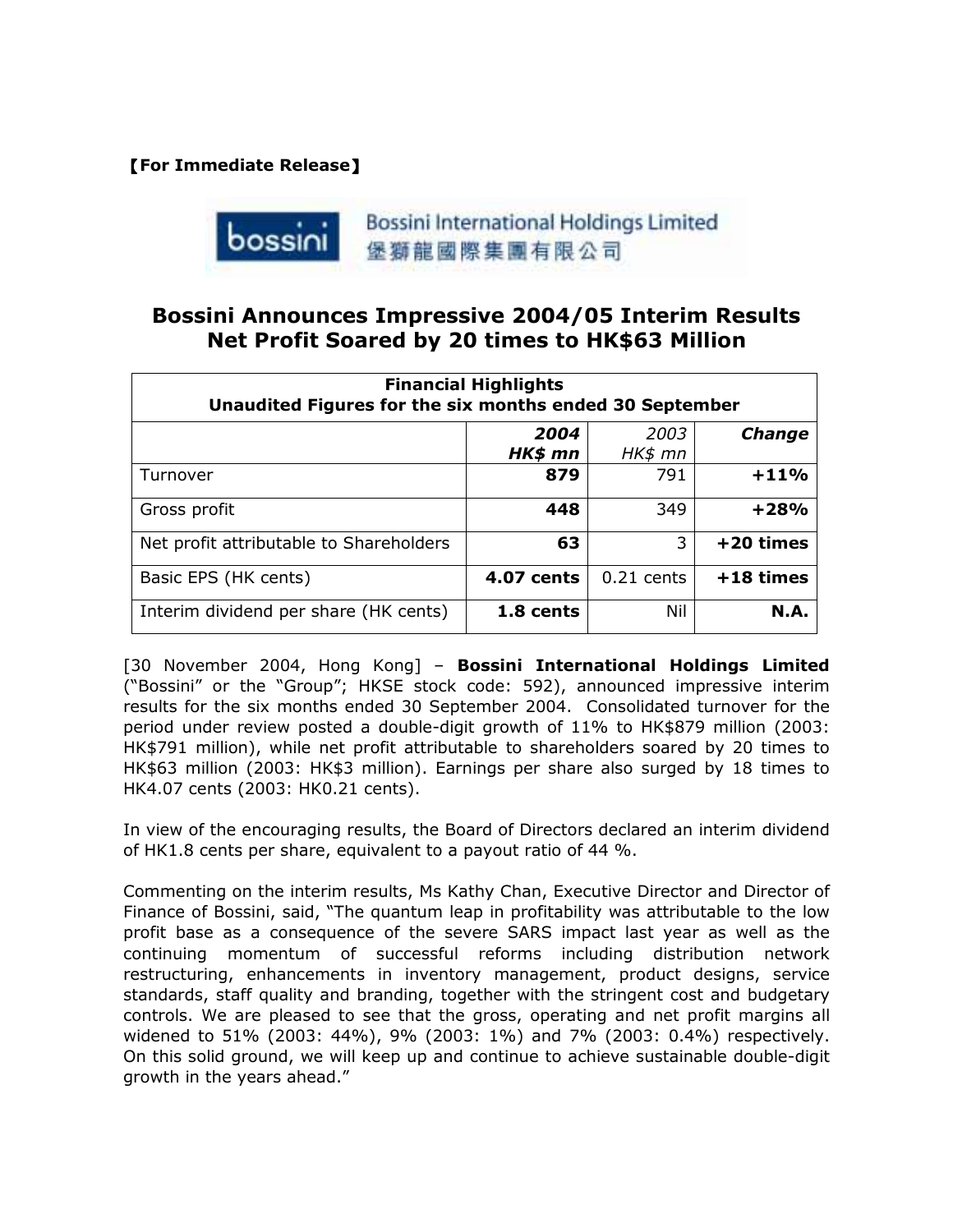During the period under review, Bossini optimized retail floor usage and reduced the total retail sales area to 504,700 sq. ft. (2003: 524,800 sq. ft.). The average net retail sales per sq. ft. posted a robust increase of 25% to HK\$2,900 (2003: HK\$2,300). Same store sales growth surged to 16% (2003: 10%) with all four core markets recorded a satisfactory double-digit growth in the range of 11% to 19%.

To capture business opportunities arising from the revival of economy in Hong Kong, the Group has established three new outlets in prime locations, with the opening of a flagship store in Causeway Bay, Hong Kong in September 2004. Marketing and brand building activities were also intensified to enhance the image of "*bossini*".

The operations in Mainland China were still undergoing restructuring. To the Group's satisfaction, the Mainland China market recorded an encouraging turnaround with an operating profit of HK\$6 million (2003: HK\$16 million loss), though turnover experienced a decline of 13% to HK\$186 million (2003: HK\$214 million).

With regard to market expansion, Bossini strengthened partnership with existing franchisees to support their business growth. Sales from overseas distribution posted a strong growth of 56% to HK\$106 million (2003: HK68 million).

"Subsequent to various reforms in the past two years, the benefits were largely reflected in our performance during the second half of 2003 and first half of 2004. With a mild expansion strategy in current year, moderate growth is thus expected in the second half of the year," Ms Chan added.

Going forward, Bossini's growth momentum will be largely driven by its organic growth and market expansion. The franchise business in Mainland China and export markets will be the growth engine in the medium to long term.

As the franchise business in China was undergoing reshuffling at a pace slower than expected, Bossini adjusted its target of opening 100 outlets to 70 in this fiscal year, with a fair combination of directly managed stores and franchised outlets to tap opportunities in this enormous high potential market. Both turnover and profitability are expected to grow with more prominent pace in the coming years. In addition, Bossini will enter the Indonesia and Nepal markets in the second half of this year with the opening of franchised outlets. It will also explore the potential of new markets in Eastern Europe and the Asia-Pacific Region.

"Our ultimate goal is to achieve sustainable double-digit growth in both turnover and profitability. We remain cautiously optimistic about our business performance over time and are confident that Bossini will become a high performance retailer in the industry," Ms Chan concluded.